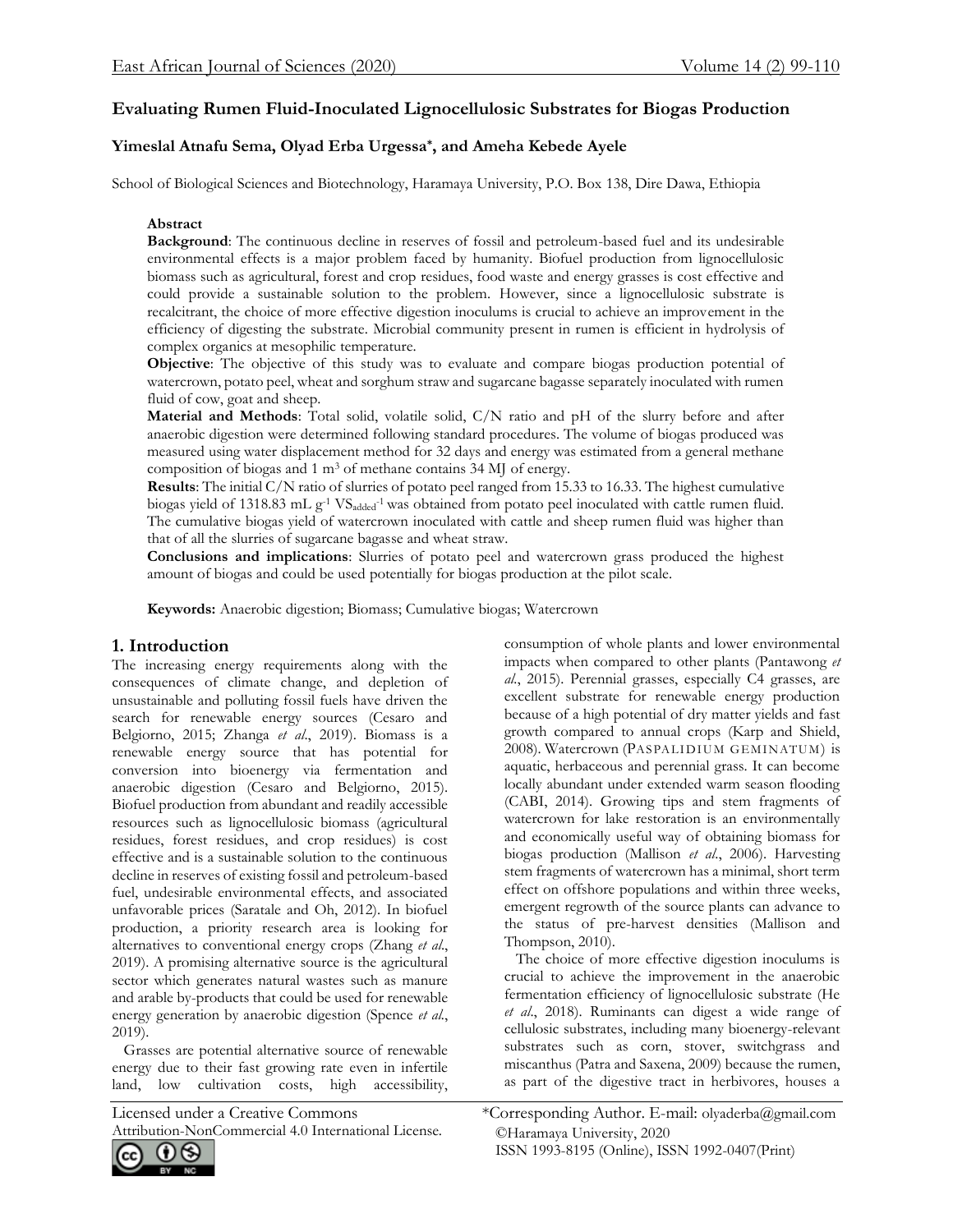microbial community that naturally and efficiently hydrolyzes cellulose (Christopherson and Suen, 2013).

 Microbial community present in rumen is efficient in hydrolysis of complex organics at mesophilic temperature. Especially, the community present in the fluid of rumen is stable (in terms of production) over time and it is resistant to contamination (Weimer, 1996). Rumen community of microbes together hydrolyzes and ferment chitin which is the second most abundant organic polymer after cellulose (Weimer *et al*., 2009). The major fermentation products produced by most rumen microorganisms are methane, hydrogen and a diverse set of short-chain fatty acids. These products have potential for use as bioenergy-relevant alternative fuels (Weimer, 1996; Weimer *et al*., 2009).

 Several studies were conducted on biogas production from anaerobic digestion of potato peel (Liang and McDonald, 2015; Mu *et al*., 2017; Achinas *et al*., 2019), sugarcane bagasse (Janke *et al*., 2015; Adarme *et al*., 2017; Eshore *et al*., 2017; Lima *et al*., 2018; Nostratpour *et al*., 2018; Hashemi *et al*., 2019; Vats *et al*., 2019), wheat straw (Ferraro *et al*., 2018; He *et al*., 2018; Kong *et al*., 2018; Mancini *et al*., 2018; Moset *et al*., 2018; Kumer *et al*., 2019; Liu *et al*., 2019), sorghum straw (Garcia *et al*., 2019) and different grass species (Mähnert, 2005; Uzodinma and Ofoefule, 2009). Sludge/digestate of anaerobic digestions was used as inoculums in most of these studies. In some, bacteria isolated from bovine rumen (Eshore *et al*., 2017), anaerobic digestate mixed with fresh bovine manure and/or rumen (Uzodinma and Ofoefule, 2009; Lima *et al*., 2018), cattle rumen fluid (He *et al*., 2018) and anaerobic fungi isolate (Ferraro *et al*., 2018) were used as inoculums.

 Comparative studies have not yet been done to investigate the potential of inoculums of rumen fluid of cow, goat and sheep for biogas production. Furthermore, there is no study conducted on biogas production potential of watercrown. Given the effect of feeding pattern of rumen animal on biogas production (Uzodinma and Ofoefule, 2009) and the synergy of rumen microbe in carrying out food digestion (Christopherson and Suez, 2013), the effect of agriculturally important rumen animal such as cattle, sheep and goat rumen fluid on biogas production needs to be comparatively investigated. Therefore, the overall objective of this study was to evaluate and compare biogas production potential from watercrown with that from well investigated potato peel, sugarcane bagasse, wheat straw and sorghum straw separately inoculated with rumen fluids of cow, goat and sheep.

# **2. Materials and Methods**

#### **2.1. Collection Lignocellulosic Substrates and Inoculum**

Wheat and sorghum straw were collected from Haramaya University research farm and sugarcane bagasse was collected from Wonji-Shewa Sugar Factory. Watercrown (*P. geminatum)* was collected from marshland around Lake Denbal (Ziway). Potato peels were collected from the student cafeteria of Haramaya University. The collected lignocellulosic substrates were dried in oven at 60 °C (Bozym *et al.,* 2015) until constant weight was obtained. The dried substrates were ground in an electric grinder and the powders were stored in air tight plastic bags at 28 °C (Kumer *et al*., 2019). Fresh rumen fluid of cattle, goat, and sheep were collected from Haramaya town abattoir under aseptic conditions (Begum *et al*., 2013). The rumen fluids were stored at 6 °C to avoid undesirable fermentation processes (Achinas *et al*., 2019).

#### **2.2. Characterization of the Slurry**

In many studies, it is customary to investigate total solid, volatile solid and C/N ratio of the inoculums and substrate, separately. In this study, the slurries were formulated by mixing lignocellulosic substrates with the rumen fluids at  $0.1:1 \frac{w}{v}$  ratio that based on study set up for biogas production by Achinas *et al*. (2019). Then, the slurries were characterized in terms of their total solid (TS in g), volatile solid (VS in g), C/N ratio and pH. These parameters were measured before and after anaerobic digestion. The amount of TS and VS was determined by modifying methods described by Eshore *et al*. (2017). Briefly, the powders of each substrate (5 g) and each inoculum (50 mL) were mixed separately in flask. The slurries were transferred and wrapped up in pre-weighted aluminum foil, and their fresh matter weights (FMW) were measured separately by incubating at 105 °C in a hot air oven till constant weights (DMW) were obtained. These constant dry matter weights (DMW) were TS weight of the slurries and the percentage of the total solid (%TS) was determined as follows:

$$
\% TS = \frac{TS(g)}{FMW(g)} \times 100
$$

The obtained total solids were separately transferred to crucible, heated at 500 °C for 2 h in a muffle furnace and their weights were measured. These weights were volatile solid (VS) weight of the slurries and the percentage of the volatile solid (%VS) was determined as follows:

$$
\% \text{ VS} = \frac{\text{VS(g)}}{\text{TS(g)}} \times 100
$$

C/N ratio was determined by analysis of carbon and nitrogen composition of slurries. The percentage of carbon (%C) found in the slurry samples was determined as described by (Shaw, 1959). The percentage of nitrogen (%N) found in the slurry samples was determined as described by (SD, 2003). The measurement of TS, VS and C/N ratio after anaerobic digestions was conducted after decanting overlaying liquid solution found in the anaerobic digesters.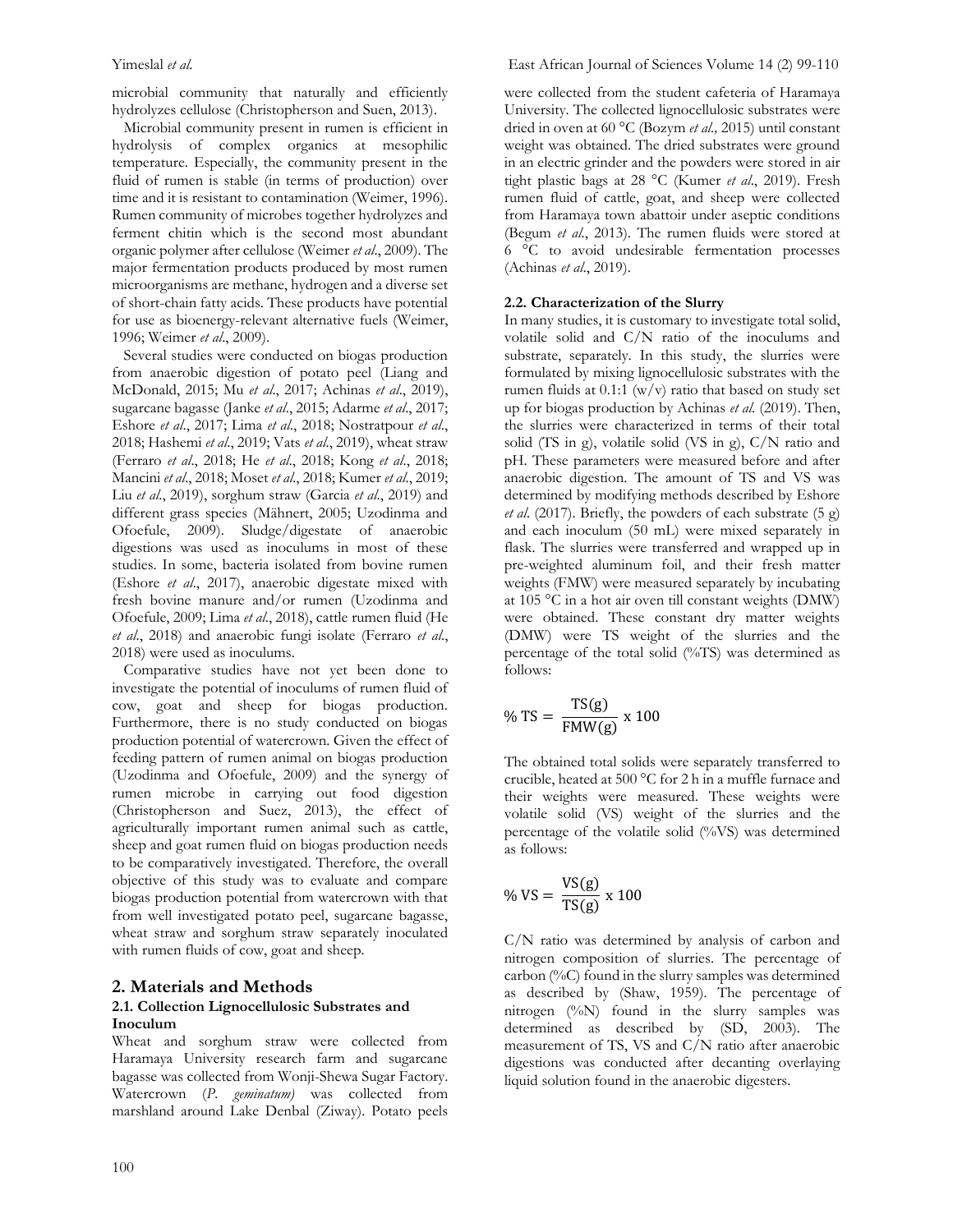The pH of the slurries before and after the anaerobic digestion was measured using a pH meter (3310, Jenway). Measurement was conducted following operating procedures of the manufacturer meter manual. The pH meter was warmed up for 15 minutes and its electrode was calibrated before each pH measurements. After calibration, pH was measured by rinsing electrodes with distilled water and submerging it into the slurries.

#### **2.3. Anaerobic Digestion**

Prior to the anaerobic digestion experiments, each rumen fluid was incubated anaerobically at 37 °C for 5 days (Kumer *et al*., 2019). Biogas production was carried out in triplicate using 500 mL plastic bottles as digester. The digestion experiments were carried out in batch mode following the method of Achinas *et al*. (2019). Briefly, 10 g of lignocellulosic substrate powder was separately weighed into the digesters. Anaerobic digestion was initiated by adding 100 mL rumen fluid in to the digesters. For all experiments, 100 mL of distilled water was added, and no additional nutrients/ trace elements were added to the digesters as it was assumed that they were provided by the inoculums. Thereafter, the digesters were sealed using glue and they were incubated at 37 °C for 32 days. The method used to estimate biochemical biogas potential was a volumetric test which considers the amount of displaced liquid as the measurement of biogas produced. For this purpose, 500 mL of plastic bottles were filled with acidified brine solution and were connected to anaerobic digesters. The volume of displaced brine solution was measured every day.

#### **2.4. Biogas Conversion to Energy**

Energy was estimated from the produced cumulative biogas from a general %65 methane composition of biogas and 1 m<sup>3</sup> of methane contains 34 MJ of energy (IRENA, 2016).

1 m<sup>3</sup> of biogas = 22 MJ of energy

#### **2.5. Statistical Data Analysis**

Statistics Package for Social Sciences (SPSS) version 20 was used to carry out the analysis of total solid (%), volatile solid (%), C/N ratio (%), pH (change) and cumulative biogas yield. Microsoft excels 2007 used to carry out analysis of daily biogas yield and rate. During SPSS operation, paired sample t-test was used to compare percentage of total solid, volatile solid and C/N ratio at the beginning and at the end of anaerobic digestion and single-factor analysis of variances (ANOVA) was used to compare cumulative biogas yield. The means were separated using Duncan. Statistical significance was established at  $p$ -value  $\leq 0.05$  level.

# **3. Results and Discussion**

### **3.1. Characterization of the Slurry**

For potato peel inoculated with cattle rumen fluid (PPCRF), the volatile solid (%) after anaerobic digestion was significantly less than volatile solid (%) before anaerobic digestion (Table 1). This might be one of the factors that contributed to the highest cumulative biogas production from PPCRF as compared to other slurries. In line with this, a previous study showed as volatile solid (%) removal was increased, cumulative biogas yield was also increased (Achinas *et al*., 2019). In fact, volatile solid content is the proportion of the solid material that can be digested by the micro-organisms and turned into biogas in the digester (IRENA, 2016).

 Another important factor that affects biogas production is C/N ratio. Initial C/N rations of potato peel slurries were lower than that of other slurries. For potato peel slurries, values found (15.33  $\pm$  0.48, 16.73  $\pm$  $0.97$  and 14.26  $\pm$  0.76 for PPCRF, PPGRF and PPSRF, respectively) were lower than the optimum value recommended for biogas production (20–30: 1) (Pontoni *et al*., 2015; Ajeej *et al*., 2016; Perazzolo *et al*., 2016; Achinas *et al*., 2019). Too high or low ratios as compared to the recommended one lead to process inhibition through surplus nitrogen conversion into free ammonia (BRC, 2014). As a remedy to inhibition caused by toxic levels of ammonia, stripping off ammonia as a measure to overcome too high levels and adjusting pH by addition acid shifting the  $NH<sub>3</sub>/NH<sub>4</sub>$ <sup>+</sup> balance in the system towards less free ammonia were suggested (BRC, 2014). For sugarcane bagasse, watercrown, and wheat straw slurries, the initial C/N ratios were beyond the optimum level. From the  $C/N$  ratios of these slurries, higher carbon content is clearly noted. However, these lignocellulosic substrates relatively produced lower biogas as compared to potato peel slurries that might occur due to bioavailability of not all of the carbon content in the substrate for anaerobic digestion.

 A previous study showed a C/N ratio close to 15–30 for almost all of the investigated lignocellulosic substrate (Garcia *et al*., 2019). Eshore *et al*. (2017) reported 90.8 ± 0.60% TS, 80.48  $\pm$  0.78% VS for sugarcane bagasse. Janke *et al*. (2015) reported extremely higher C:N ratio (116:1) than that of sugarcane bagasse slurries found in this study (44.78  $\pm$  1.53, 39.11  $\pm$  0.25 and 32.55  $\pm$  1.51 for SbCRF, SbGRF and SbSRF, respectively). The difference was that the measured C/N ratios in this study were for slurries (blend of sugarcane bagasse and rumen fluid). The added rumen fluid might have a reduced C/N value. Uzodinma and Ofoefule (2009) reported 89.80% TS, 75.85% VS and 28.29 C/N ratio for *Panicum maximum* blended with cow manure. The related substrate watercrown (*P*. *geminatum*) blended with rumen fluid in this study showed lower %TS and %VS, and higher C:N ratio.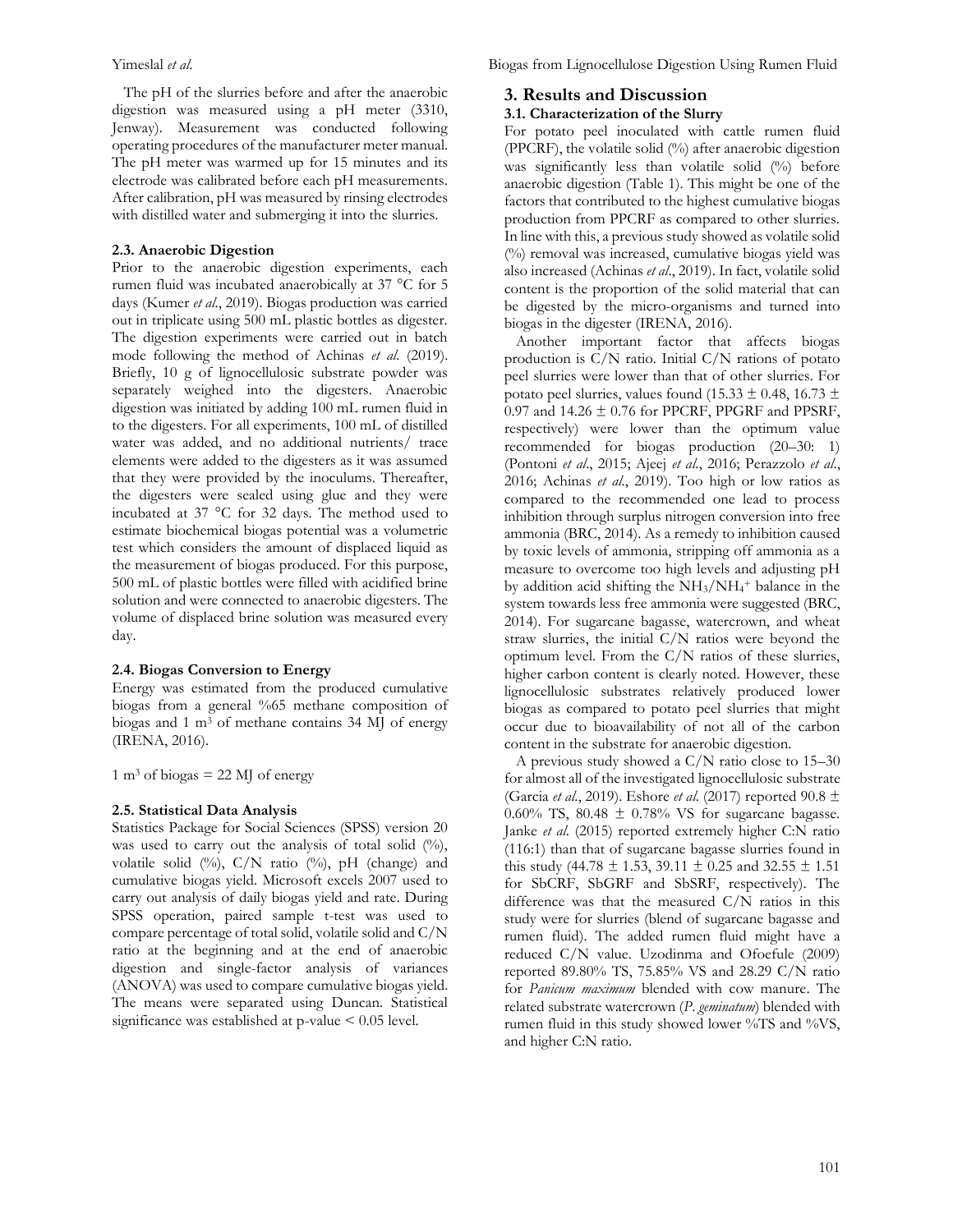|  | Table 1. Characteristics of slurry used in batch anaerobic digestion. |  |  |  |  |  |  |
|--|-----------------------------------------------------------------------|--|--|--|--|--|--|
|--|-----------------------------------------------------------------------|--|--|--|--|--|--|

| Slurry       | Total solid (%FM)             |                               | Volatile solid (%TS)          |                               | C/N                           |                               |
|--------------|-------------------------------|-------------------------------|-------------------------------|-------------------------------|-------------------------------|-------------------------------|
|              | Before                        | After                         | Before                        | After                         | Before                        | After                         |
| PPCRF        | $45.40 \pm 2.40^{\circ}$      | $43.02 \pm 1.92$              | $43.95 \pm 2.40^{\circ}$      | $41.57 \pm 1.92$              | $15.33 \pm 0.48^a$            | $11.69 \pm 1.07$              |
| PPGRF        | $44.27 \pm 4.16^a$            | $43.52 \pm 4.85^{\circ}$      | $42.82 \pm 4.16^a$            | $42.07 \pm 4.85$ <sup>a</sup> | $16.73 \pm 0.97$ <sup>a</sup> | $11.49 \pm 2.18$ <sup>b</sup> |
| <b>PPSRF</b> | $46.33 \pm 1.22^a$            | 44.47±4.79 <sup>a</sup>       | 44.88±1.22 <sup>a</sup>       | $43.02 \pm 4.79$ <sup>a</sup> | $14.26 \pm 0.76$ <sup>a</sup> | $9.807 \pm 0.71$ <sup>b</sup> |
| <b>SbCRF</b> | $94.36 \pm 1.30^{\circ}$      | $85.24 \pm 1.51$ <sup>b</sup> | $92.86 \pm 1.30^a$            | $83.74 \pm 1.51$ <sup>b</sup> | 44.78±1.53 <sup>a</sup>       | $42.00 \pm 8.28$ <sup>a</sup> |
| SbGRF        | $94.28 \pm 1.22^a$            | $87.38 \pm 1.56$              | $92.28 \pm 1.22^a$            | $85.38 \pm 1.56$              | $39.11 \pm 0.25$ <sup>a</sup> | $30.95 \pm 1.65$              |
| <b>SbSRF</b> | $95.70 \pm 1.86^{\circ}$      | $87.05 \pm 0.81$ <sup>b</sup> | $93.20 \pm 1.86^{\circ}$      | $84.55 \pm 0.81$ <sup>a</sup> | 32.55±1.51 <sup>a</sup>       | $32.19 \pm 0.60^{\circ}$      |
| WcCRF        | $66.44 \pm 1.81$ <sup>a</sup> | $62.38 \pm 1.04$ <sup>a</sup> | $62.60 \pm 1.81$ <sup>a</sup> | $58.54 \pm 1.04$ <sup>b</sup> | $46.22 \pm 1.13^a$            | $37.59 \pm 2.19^{\circ}$      |
| WcGRF        | $65.33 \pm 0.88$ <sup>a</sup> | $61.15 \pm 1.24$ <sup>b</sup> | $61.49 \pm 0.88$ <sup>a</sup> | $57.31 \pm 1.24$ <sup>b</sup> | $38.67 \pm 0.70^{\circ}$      | $37.28 \pm 2.79$ <sup>a</sup> |
| WcSRF        | $66.97 \pm 1.6^{\circ}$       | $63.17 \pm 1.11$ <sup>b</sup> | $63.13 \pm 1.61$ <sup>a</sup> | $59.33 \pm 1.11$ <sup>b</sup> | $40.14 \pm 0.20^a$            | $30.87 \pm 0.21$              |
| WsCRF        | $95.25 \pm 1.32^a$            | $87.80 \pm 2.92$              | $92.25 \pm 1.32^a$            | $84.80 \pm 2.92$ <sup>b</sup> | $40.14 \pm 2.72$ <sup>a</sup> | $33.89 \pm 3.20^{\rm b}$      |
| WsGRF        | $91.37 \pm 3.47^{\mathrm{a}}$ | 79.04±1.12 <sup>b</sup>       | $87.47 \pm 3.47^{\mathrm{a}}$ | 75.14±1.12 <sup>b</sup>       | $33.89 \pm 2.41^{\circ}$      | $33.15 \pm 1.30^a$            |
| WsSRF        | $85.56 \pm 2.03$ <sup>a</sup> | 79.25 ± 4.45 <sup>a</sup>     | $80.76 \pm 2.03$ <sup>a</sup> | 74.45 ± 4.45 <sup>a</sup>     | $44.33 \pm 1.16^a$            | $38.79 \pm 0.71$ <sup>b</sup> |

*Note: PPCRF, PPGRF and PPSRF are slurries of potato peel and cow, goat and sheep rumen fluid mixture, respectively; SbCRF, SbGRF and SbSRF are slurries of sugarcane bagasse and cow, goat and sheep rumen fluid mixture, respectively; WcCRF, WcGRF and WcSRF are slurries of watercrown and cow, goat and sheep rumen fluid mixture, respectively; WsCRF, WsGRF and WsSRF are slurries of wheat straw and cow, goat and sheep rumen fluid mixture, respectively. Letters compare means across row within characteristics of the slurries. Different letters show significant difference at p < 0.05.*

#### **3.2. pH of the Slurry**

The initial pH was found to range from 6.53 to 8.75. The initial pH for potato peel slurries were 7.24, 6.86 and 6.53 for PPCRF, PPGRF and PPSRF, respectively (Figure 1). The maximum daily biogas yield was achieved in a shorter retention time for potato peel slurries than for the other lignocellulosic slurries (Figure 3, 4 and 5). This might be due to relatively lower pH values of potato peel slurries. The shorter retention time is needed for digestion of lignocellulosic substrate as the pH of the anaerobic digestion medium closer to the optimum pH. Consistent with this suggestion, Lan *et al*. (2013) showed that a pH between 5.2 and 6.2 was needed to obtain maximal hydrolysis of lignocelluloses. Uzodinma and Ofoefule (2009) recorded pH 7 for grass field (*P. maximum*) blended with cow dung at charging. In the present study, pH 8.69 was recorded initially for related slurry (WcCRF).

 The final pH ranged from 5.54 to 8.24 (Figure 1). The initial pH values of WsSRF (8.62), WcCRF (8.69) and

WsCRF (8.75) were beyond the range 6.5 to 8.5 in which methane fermentation took place in anaerobic digestion systems (Achinas *et al*., 2019). After the anaerobic digestion, pH of all the slurries was within the range, except the pH of PPSRF. It was reported that the pH less than 6.5 inhibited the growth of methanogenic bacteria and that subsequently the volume of produced biogas was reduced (Food Technology *et al*., 2016; Achinas *et al*., 2019). In contrast to this result, the pH of PPSRF fell below the range from 6.53 to 5.54 after anaerobic digestion and it produced a higher cumulative biogas compared to PPGRF which showed higher value of pH. The lower pH of PPSRF might have reduced the toxic level of NH3. BRC (2014) reported that the amount of NH<sup>3</sup> present in liquid anaerobic digestion medium is dependent on the total N-NH<sub>4</sub>+ levels in combination with pH and temperature, i.e. the higher the pH and/or temperature, the more NH3.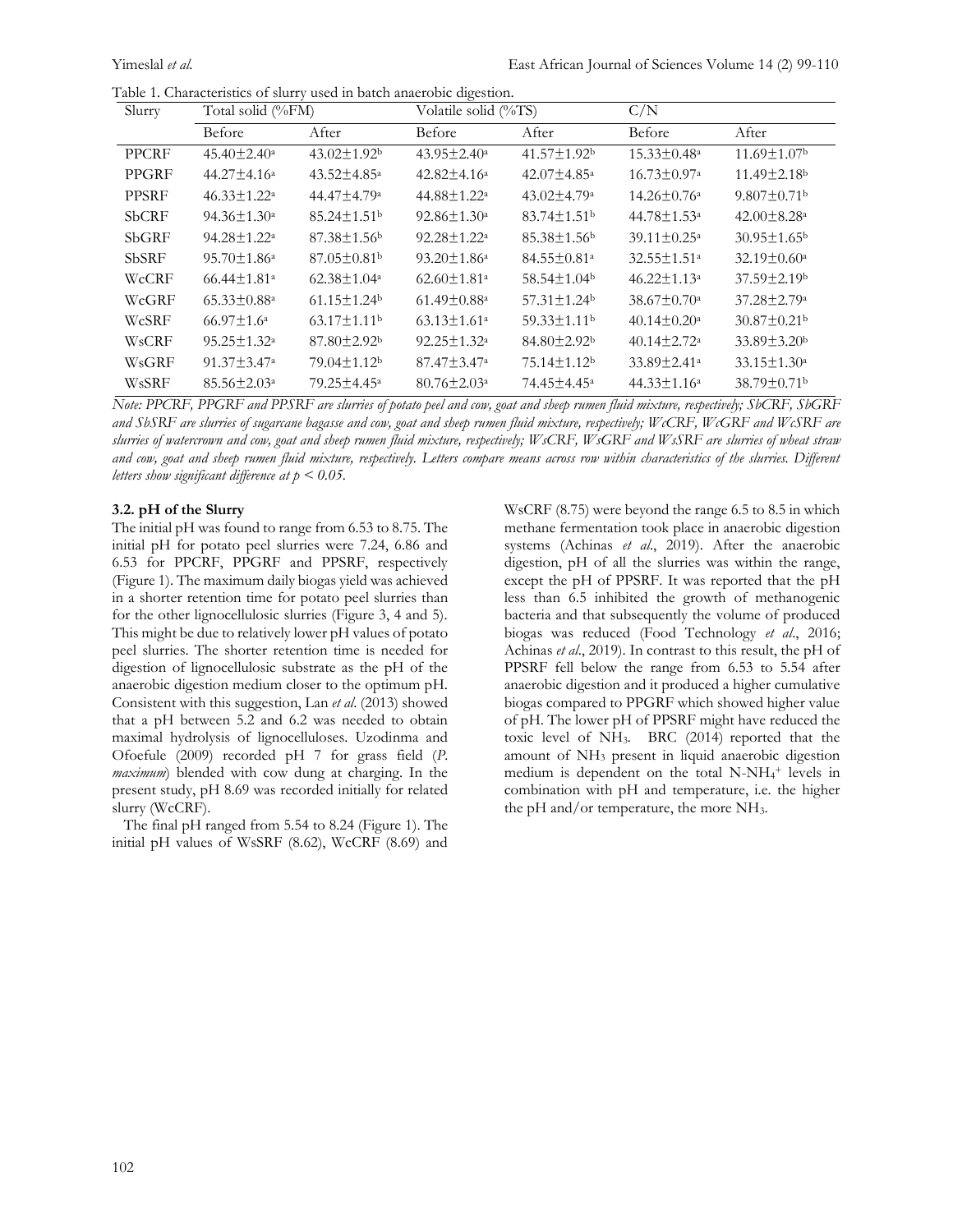

Figure 1. pH of slurry before and after anaerobic digestion.

The effect of change in pH is shown in Figure 2. PPCRF showed the lowest change (0.17) and SbGRF showed the highest change (1.02). From the change in pH, it is expected that SbGRF produced the lowest cumulative biogas yield. But, the lowest cumulative biogas yield was obtained from SbCRF (Table 2) which showed 0.70 value of change in pH. This showed that the decrease final pH of all slurries resulted in a narrow change in which the activities of natural anaerobic microbes in the slurries were maintained. Various research reports have confirmed that the methanogenic microorganisms are highly sensitive to change in pH and survive the pH

range of 6.0 to 8.5 i.e. change in pH of 2 (Mösche and Jördening 1999; Wang *et al*. 1999). The narrow change in pH of the slurries shows strong buffer capacity of lignocellulosic substrates blended with rumen fluid. According to Mösche and Jördening (1999) and Wang *et al*. (1999), the pH value decreases by accumulation of VFA in the anaerobic digestion process. But, the accumulation of VFA will often not always result in a pH drop due to the buffer capacity of the substrate. For each lignocellulosic substrate, the lower values of changes in pH, the higher cumulative biogas yield.



Figure 2. The effect of change in pH on cumulative biogas yield.

#### **3.3. Biogas Production from the Slurries**

Experimental data for comparative biogas production of watercrown with other substrates were presented as daily biogas production, daily biogas production rate, cumulative biogas production and energy estimation.

# **3.3.1. Daily Biogas Production of Watercrown Compared to Potato Peel**

The maximum daily biogas yield achieved in shorter retention time for potato peel slurries as compared to other lignocellulosic slurries. This might be due to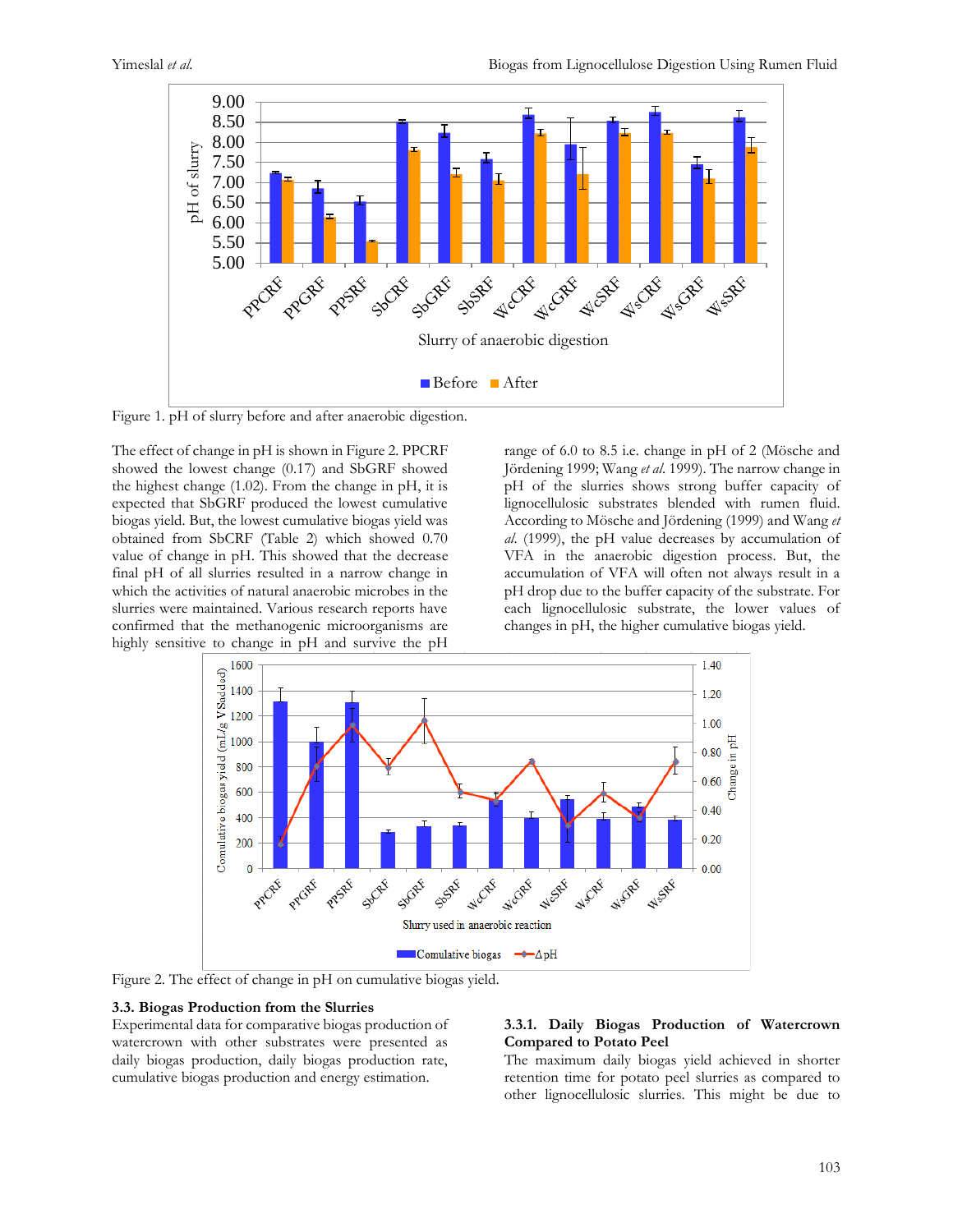relatively lower initial pH values of potato peel slurries (Figure 1). As compared to the slurries of potato peel, all the counterpart slurries of watercrown produced lower maximum daily biogas yield and they took longer period of time to produce the maximum daily biogas yield (Figure 3A).

 For the slurries of potato peel, the maximum daily biogas yield reached 64.33 mL  $g^{-1}$  VS<sub>added</sub><sup>-1</sup>, 61.95 mL  $g^{-1}$  $VS_{added}$ <sup>-1</sup> and 70.67 mL  $g^{-1}$  VS<sub>added</sub><sup>-1</sup> on 12 day for PPCRF, PPGRF and PPSRF, respectively. For the slurries of watercrown, the maximum daily biogas yield reached  $28.85$  mL  $g^{-1}$   $VS_{added}^{-1}$ ,  $28.36$  mL  $g^{-1}$   $VS_{added}^{-1}$  and  $33.10$  mL g<sup>-1</sup> VS<sub>added</sub><sup>-1</sup> on 17, 11 and 14 days for WcCRF, WcGRF and WcSRF, respectively.

Yimeslal *et al*. East African Journal of Sciences Volume 14 (2) 99-110

 All the slurries of watercrown produced lower daily biogas yield rate during the retention time of anaerobic digestion (Figure 3B). For the slurries of watercrown, the peak yield rate reached 19.42 mL g<sup>-1</sup> VS<sub>added</sub><sup>-1</sup> day<sup>-1</sup>, 17.73 mL g<sup>-1</sup> VS<sub>added</sub><sup>-1</sup> day<sup>-1</sup> and 21.47 mL g<sup>-1</sup> VS<sub>added</sub><sup>-1</sup> day<sup>-1</sup> on 23, 15 and 19 days for WcCRF, WcGRF and WcSRF, respectively. For the slurries of potato peel, the peak yield rate reached 47.86 mL  $g^{-1}$  VS<sub>added</sub><sup>-1</sup> day<sup>-1</sup>, 39.28 mL  $g^{-1}$  VS<sub>added</sub><sup>-1</sup> day<sup>-1</sup> and 49.31 mL  $g^{-1}$  VS<sub>added</sub><sup>-1</sup> day<sup>-1</sup> on 20, 18 and 19 days for PPCRF, PPGRF and PPSRF, respectively.



Figure 3. Daily biogas production of watercrown slurry compared to potato peel slurry. Daily biogas yield (A). Daily biogas yield rate (B). PPCRF, PPGRF and PPSRF are slurries of potato peel and cow, goat and sheep rumen fluid mixture, respectively; WcCRF, WcGRF and WcSRF are slurries of watercrown and cow, goat and sheep rumen fluid mixture, respectively.

## **3.3.2. Daily Biogas Production of Watercrown Compared to Sugarcane Bagasse**

Compared to the slurries of sugarcane bagasse, slurries of watercrown maintained producing higher daily biogas yield during 1 to 26, 5 to 19 and 6 to 26 retention times for WcCRF, WcGRF and WcSRF, respectively (Figure 4A). For slurries of sugarcane bagasse, the maximum

daily biogas yield reached 12.33 mL g<sup>-1</sup> VS<sub>added</sub>-<sup>1</sup>, 15.82 mL  $g^{-1}$  VS<sub>added</sub>-1 and 18.46 mL  $g^{-1}$  VS<sub>added</sub>-1 on 25, 20 and 20 days for SbCRF, SbGRF and SbSRF, respectively. The slurries of sugarcane bagasse took longer retention time to reach the highest daily biogas yield and produced lower values of the highest yield.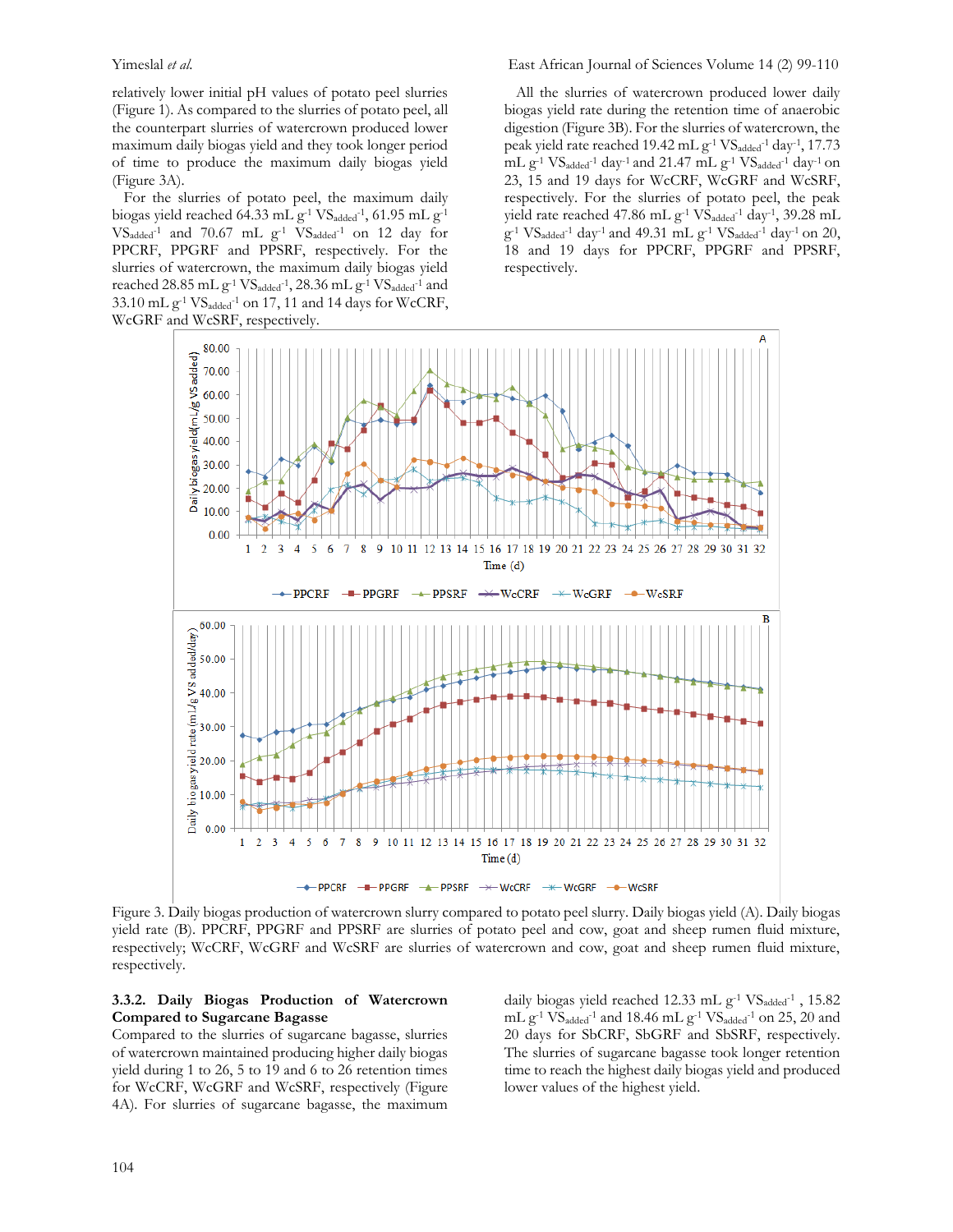All the slurries of watercrown produced higher daily biogas yield rate starting from 7-day retention time of anaerobic digestion. WcCRF produced higher daily biogas yield rate than that of SbCRF during entire retention time. WcGRF produced higher daily biogas yield rate than that of SbGRF starting from 6-day retention time. WcSRF produced higher daily biogas yield rate than that of SbSRF starting from 7-day retention time (Figure 4B). For the slurries of sugarcane

bagasse, the peak daily biogas yield rate reached 9.50 mL  $g^{-1}$  VS<sub>added</sub><sup>-1</sup> day<sup>-1</sup>, 11.85 mL  $g^{-1}$  VS<sub>added</sub><sup>-1</sup> day<sup>-1</sup> and 12.33 mL g-1 VSadded-1 day-1 on 27, 25 and 23 days for SbCRF, SbGRF and SbSRF, respectively. The plot of daily biogas yield rate of the two slurries showed different pattern. The plot of slurries of sugarcane bagasse showed more constant pattern.



Figure 4. Daily biogas production of watercrown slurry compared to sugarcane bagasse slurry. Daily biogas yield (A). Daily biogas yield rate (B). SbCRF, SbGRF and SbSRF are slurries of sugarcane bagasse and cow, goat and sheep rumen fluid mixture, respectively WcCRF, WcGRF and WcSRF are slurries of watercrown and cow, goat and sheep rumen fluid mixture, respectively.

### **3.3.3. Daily Biogas Production of Watercrown Compared to Wheat Straw**

Compared to the slurries of wheat straw, slurries of watercrown maintained producing higher daily biogas yield in some period of retention times. WcCRF maintained producing higher daily biogas yield than that of WsCRF starting from 5-day of retention time. WcGRF maintained producing higher daily biogas yield than that of WsGRF in the 6 to 15 retention times, then after, it maintained producing lower daily biogas yield. WcSRF maintained producing higher daily biogas yield than that of WsSRF in the 6 to 22 retention times (Figure 5A). For the slurries of wheat straw, the highest daily biogas yield reached 18.44 mL  $g^{-1}$  VS<sub>added</sub><sup>-1</sup>, 21.60 mL  $g^{-1}$ VSadded-1 and 21.32 mL g-1 VSadded-1 on 21, 25 and 22 days for WsCRF, WsGRF and WsSRF, respectively. The slurries of wheat straw took longer retention time to reach the highest daily biogas yield and produced lower values of highest daily biogas yield.

 All the slurries of watercrown produced higher daily biogas yield rate than that of counterpart slurries of wheat straw starting from 5-day retention time of anaerobic digestion. WcCRF produced higher daily biogas yield rate than that of WsCRF starting from 5-day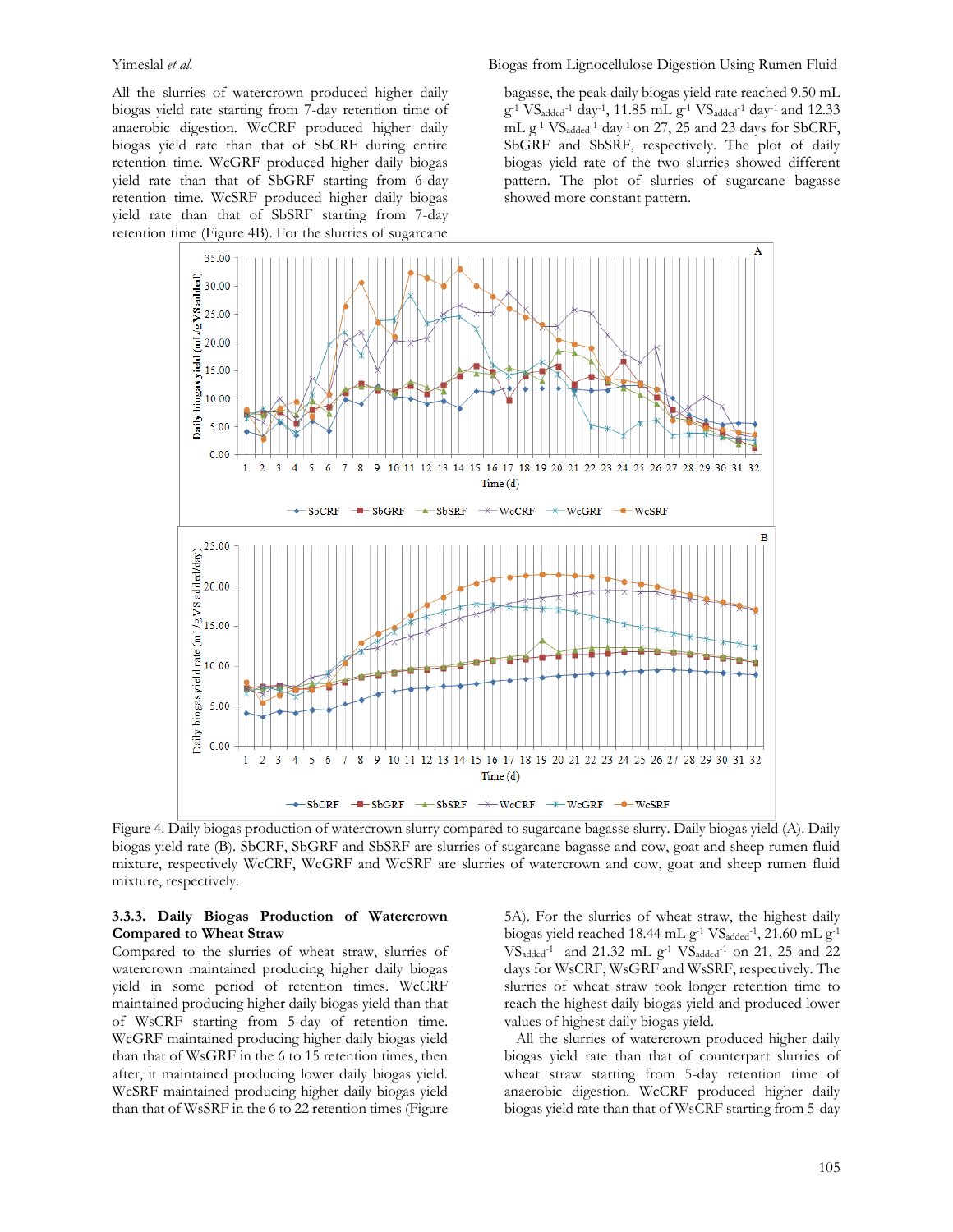Yimeslal *et al.* East African Journal of Sciences Volume 14 (2) 99-110

retention time. WcGRF produced higher daily biogas yield rate than that of WsGRF and WcSRF produced higher daily biogas yield rate than that of WsSRF during entire retention time (Figure 5B). For the slurries of wheat straw, the peak daily biogas yield rate reached

13.30 mL  $g^{-1}$  VS<sub>added</sub><sup>-1</sup> day<sup>-1</sup>, 15.63 mL  $g^{-1}$  VS<sub>added</sub><sup>-1</sup> day<sup>-1</sup> and 13.73 mL  $g^{-1}VS_{added}^{-1}$  day<sup>-1</sup> on 22, 28 and 22 days for SbCRF, SbGRF and SbSRF, respectively. The plot of daily biogas yield rate of the two slurries showed different pattern.



Figure 5. Daily biogas production of watercrown slurry compared to wheat straw slurry. Daily biogas yield (A). Daily biogas yield rate (B). WsCRF, WsGRF and WsSRF are slurries of wheat straw and cow, goat and sheep rumen fluid mixture, respectively; WcCRF, WcGRF and WcSRF are slurries of watercrown and cow, goat and sheep rumen fluid mixture, respectively.

#### **3.3.4. Cumulative Biogas Production and Energy Conversion**

The cumulative biogas yield  $(mL g^{-1} V S_{added}^{-1})$  from anaerobic digestion of potato peel, sugarcane bagasse, watercrown and wheat straw inoculated with rumen fluid of cow, goat and sheep were shown in Table 2. After 32 days, the highest cumulative biogas yield  $(1318.83 \text{ mL g}^{-1} \text{ VS}_{\text{added}}^{-1})$  was obtained from PPCRF and the lowest cumulative biogas yield (286 mL g-1 VSadded-1 ) was obtained from SbCRF. The highest cumulative biogas production of slurries of potato peel

was might be attributed to  $C/N$  ratio close to optimum range and significant removal of percent of volatile solid (Table 1).

 The cumulative biogas yield of WcCRF (541.03 mL g-<sup>1</sup>  $VS_{added}$ <sup>-1</sup>) and  $WCSRF$  (547.75 mL  $g$ <sup>-1</sup>  $VS_{added}$ <sup>-1</sup>) were higher than that of all the slurries of sugarcane bagasse and wheat straw. This might be due to a higher lignin percentage in sugarcane bagasse and wheat straw. A review conducted by Cesario and Bolgia (2015) showed 20% lignin content in bagasse and 8.3 to 24% lignin content in wheat straw. Uzodinma and Ofoefule (2009)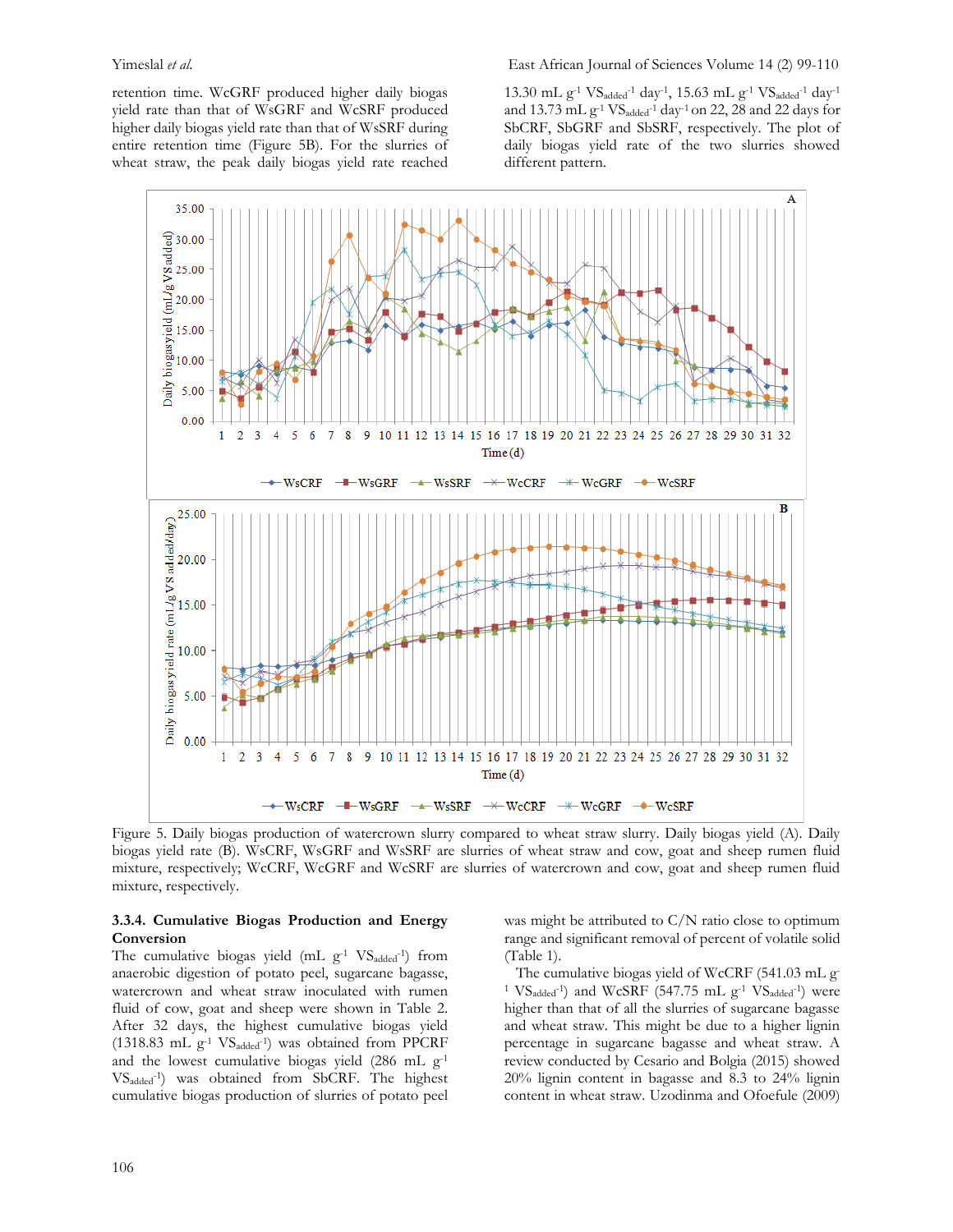reported the cumulative gas yield of 225.80 L per total mass of slurry from anaerobic digestion of *Panicum maximum* blended with cow dung for 30 days.

 Inoculums significantly affected cumulative biogas yield of potato peel, sugarcane bagasse, watercrown and wheat straw ( $p \leq 0.05$ ) (Table 2). PPGRF produced significantly the lowest cumulative biogas yield. The order of cumulative biogas yield was PPCRF > PPSRF > PPGRF. For sugarcane bagasse, SbSRF produced significantly the lowest cumulative biogas yield and the cumulative yield order was SbSRF > SbGRF > SbSRF. For watercrown anaerobic digestion, WcGRF produced significantly the lowest cumulative biogas yield and the order was WcSRF > WcCRF > WcGRF. For wheat straw anaerobic digestion, WsGRF produced significantly the highest cumulative biogas yield and the order was WsGRF > WsCRF > WsSRF. The result showed variation of cumulative biogas production based on inoculums and the type of substrates. These variations were might be due to the difference in feeding habit of cow, goat and sheep. The direct influence of diet on the ruminal microbial community was previously reported indicating that particular groups of microbes are better adapted for fermentation of specific feedstocks (Patra and Saxena, 2009). According to Christopher and Suez (2013), it is practical to feed ruminant animals a preferred substrate and screen a stable microbial consortium that is well adapted to the fermentation of the feed.

 Biogas production is usually measured or estimated in cubic meters over a period of time, but it should be converted and reported in energy units (IRENA, 2016). Accordingly, the cumulative biogas produced was converted to energy unit and result was included in Table 2. PPCRF produced the highest cumulative CH<sup>4</sup>  $(857.35 \pm 20.18 \text{ mL g}^{-1} \text{ V} \text{S}_{\text{added}}^{-1})$  with total energy estimation of 29.15  $\pm$  0.69 MJ. Whereas, SbCRF produced the lowest cumulative CH<sub>4</sub> (185.90  $\pm$  3.25 mL  $g^{-1}VS_{added}^{-1}$  with total energy estimation of 6.32  $\pm$  0.11 MJ.

Table 2. Cumulative biogas production of the slurries and energy estimation.

| Table 2. Cumulative biogas production of the siurries and energy estimation. |                                 |                                 |                               |  |  |
|------------------------------------------------------------------------------|---------------------------------|---------------------------------|-------------------------------|--|--|
| Slurry                                                                       | Cumulative Biogas yield         | Cumulative CH <sub>4</sub>      | Total Energy Estimation (MJ)  |  |  |
|                                                                              | $(mL g^{-1}VS_{added}^{-1})$    | $(mL g^{-1}VS_{added}^{-1})$    |                               |  |  |
| <b>PPCRF</b>                                                                 | $1318.83 \pm 31.31$ s           | $857.35 \pm 20.18$ <sup>g</sup> | $29.15 \pm 0.69$              |  |  |
| PPGRF                                                                        | $997.73 \pm 17.84$ <sup>f</sup> | $648.48 \pm 11.41$ <sup>f</sup> | $22.05 \pm 0.39$ <sup>f</sup> |  |  |
| PPSRF                                                                        | $1311.94 \pm 7.13$ <sup>g</sup> | $852.80 \pm 4.55$               | $29.00 \pm 0.16$              |  |  |
| <b>SbCRF</b>                                                                 | $286.00 \pm 5.21^{\circ}$       | $185.90 \pm 3.25^{\circ}$       | $6.32 \pm 0.11^{\circ}$       |  |  |
| <b>SbGRF</b>                                                                 | $334.33 \pm 1.31^{\circ}$       | $217.32 \pm 0.75^{\rm b}$       | $7.39 \pm 0.02^{\rm b}$       |  |  |
| <b>SbSRF</b>                                                                 | $339.70 \pm 2.06^{\circ}$       | $221.00 \pm 1.30^{\circ}$       | $7.51 \pm 0.05^{\rm b}$       |  |  |
| WcCRF                                                                        | $541.03 \pm 10.77$ <sup>e</sup> | $351.65 \pm 7.03$ <sup>e</sup>  | 11.96 $\pm 0.24$ <sup>e</sup> |  |  |
| WcGRF                                                                        | $397.43 \pm 6.37$ °             | $258.48 \pm 4.18$ c             | $8.79 \pm 0.14$ c             |  |  |
| WcSRF                                                                        | $547.75 \pm 5.12$ <sup>e</sup>  | $356.20 \pm 3.38$ <sup>e</sup>  | $12.11 \pm 0.12^e$            |  |  |
| WsCRF                                                                        | $387.15 \pm 4.26$ c             | $251.77 \pm 2.63$ c             | $8.56 \pm 0.09$ c             |  |  |
| WsGRF                                                                        | $483.33 \pm 15.10$ <sup>d</sup> | $314.17 \pm 9.78$ <sup>d</sup>  | $10.68 \pm 0.33$ <sup>d</sup> |  |  |
| WsSRF                                                                        | $381.45 \pm 5.20$ c             | $247.87 \pm 3.58$ c             | $8.43 \pm 0.12$               |  |  |

*Note: Letters compare means across column. Different letters show significant difference at p < 0.05.*

# **4. Conclusions**

This study revealed that the use of rumen fluid resulted in fast degradation of lignocellulosic substrate. Potato peel slurries produced the highest cumulative biogas yield in a relatively short period of time. Therefore, it is economical and environmentally friendly to use potato peel waste from domestic and food processing industries for fast and potential biogas production contributing to the solid waste management. The results demonstrate that the second highest biogas yield was obtained from watercrown slurry. Since watercrown is fast-growing, high-yielding, available substrate in plenty, it can be used for sustainable biogas production. Nutrient composition of watercrown slurry should be determined for its application for a large scale biogas production.

# **5. Acknowledgements**

This paper is part of Haramaya University Research Grant coded HURG-2018-06-01-97. Therefore, Office of the Vice-President for Research Affairs, Haramaya University, deserves gratitude for funding this research project.

#### **6. References**

- Achinas, S., Li, Y., Achinas, V. and Euverink, G.J.W. 2019. Biogas potential from the anaerobic digestion of potato peels: Process performance and kinetics evaluation. *Energies,* 12(12): 2311– 2326. https://doi.org/10.3390/en12122311.
- Adarme, O.F.H., Baêta, B.E.L., Lima, D.R.S., Gurgel, L.V.A. and de Aquino, S.F. 2017. Methane and hydrogen production from anaerobic digestion of soluble fraction obtained by sugarcane bagasse ozonation. *Industrial Crops and Products,* 109: 288– 299.
- Ajeej, A., Thanikal, J.V., Narayanan, C.M. and Yazidi, H. 2016. Study on the influence of the characteristics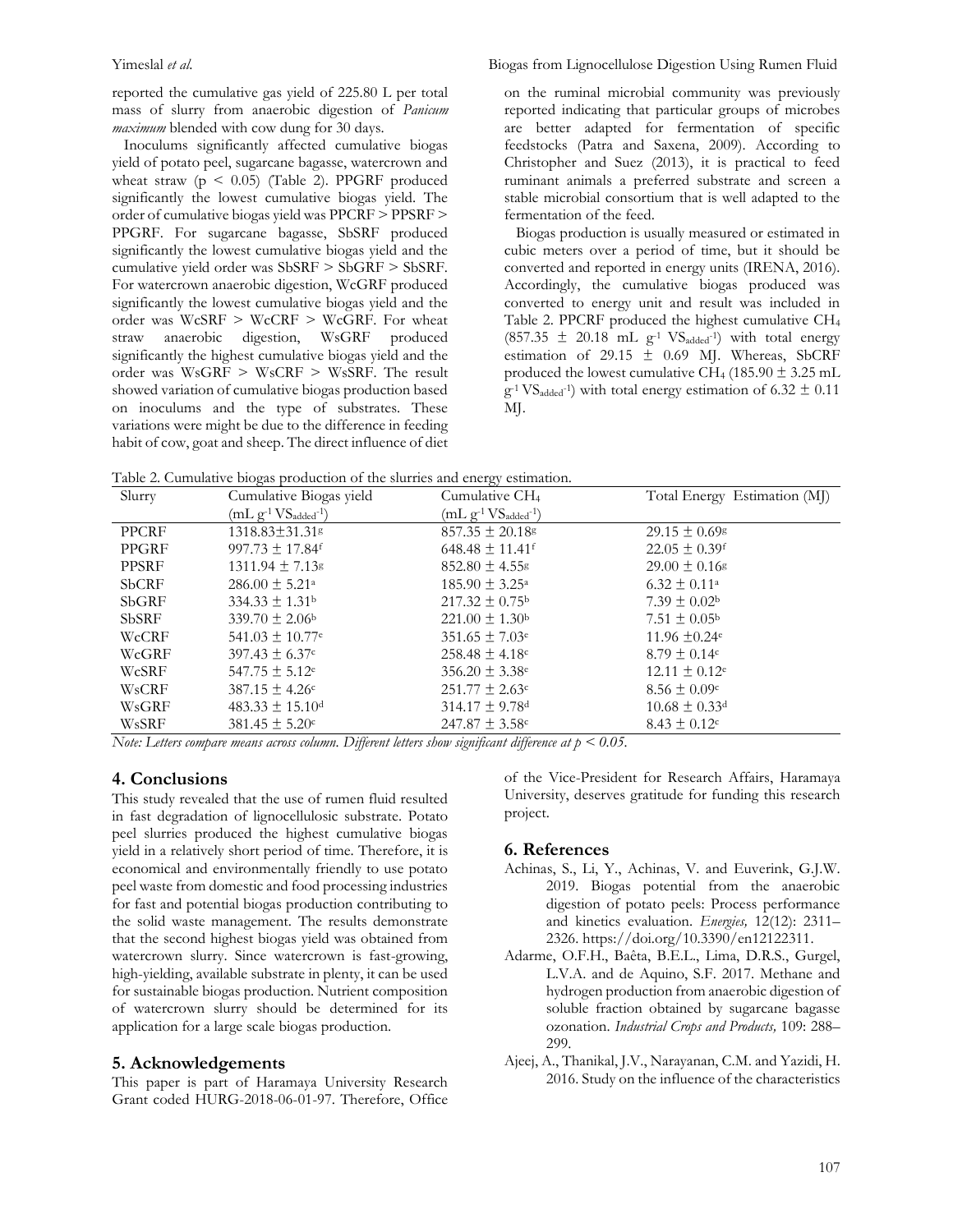of substrates in biogas production. *International Journal of Current Research,* 8(10): 39795–39799.

- Begum, I.F., Meignanalaksmi, S. and Pandima, M.D. 2013. Isolation and characterization of cellulase producing *Paracoccus pantotrophus* FMR19 (JX012237) from goat rumen fluid and its effects on pH, temperature and carbon sources. *International Journal of Advanced Biotechnology Research,* 4: 384–390.
- Bozym, M., Florczak, I., Zdanowska, P. Wojdalski, J. and Klimkiewicz, M. 2015. An analysis of metal concentrations in food wastes for biogas production. *Reneweable Energy,* 77: 467–472.
- BRC (Biogas Research Center). 2014. Improvement of the biogas production process. Explorative project (EP1) Report. Linkoping University, Linkoping, Sweden.
- CABI (Center for Agriculture and Bioscience International). 2014. Invasive species compendium: *Paspalidium geminatum* (Egyptian paspalidium). <https://www.cabi.org/isc/datasheet/120208> (Accessed on March 23, 2020).
- Cesaro, A. and Belgiorno, V. 2015. Combined biogas and bioethanol production: Opportunities and challenges for industrial application. *Energies,* 8(8): 8121–8144.
- Christopherson, M.R. and Suen, G. 2013. Nature's bioreactor: the rumen as a model for biofuel production. *Biofuels,* 4(5): 511–521..
- Eshore, S., Mondal, C. and Das, A. 2017. Production of Biogas from Treated Sugarcane Bagasse. *International Journal of Scientific Engineering and Technology,* 6(7): 224–227.
- Ferraro, A., Dottorini, G., Massini, G., Mazzurco M. V., Signorini, A., Lembo, G. and Fabbricino, M. 2018. Combined bioaugmentation with anaerobic ruminal fungi and fermentative bacteria to enhance biogas production from wheat straw and mushroom spent straw. *Bioresource Technology,* 260: 364–373.
- Food Technology. 2016. Advances in silage production and utilization: Grass silage for biogas production. http://www.intechopen.com/books/advancesin-silage-production-and-utilization/grass-silagefor-biogas-production (Accessed on March 23, 2020).
- Garcia, N. H., Mattioli, A., Gil, A., Frison, N., Battista, F. and Bolzonella, D. 2019. Evaluation of the methane potential of different agricultural and food processing substrates for improved biogas production in rural areas. *Renewable and Sustainable Energy Reviews,* 112: 1–10.
- Hashemi, S.S., Karimi, K. and Karimi, A.M. 2019. Ethanolic ammonia pretreatment for efficient

biogas production from sugarcane bagasse. *Fuel*, 248: 196–204.

- He, Y., Wang, H., Yu, Z., Niu, W., Qiu, Q., Su, H. and Cao, B. 2018. Effects of the gender differences in cattle rumen fermentation on anaerobic fermentation of wheat straw. *Journal of Cleaner Production,* 205: 845–853.
- IRENA (International Renewable Energy Agency). 2016. Measuring small-scale biogas capacity and production. http://www.irena.org/DocumentDownloads/P ublications/IRENA\_ Statistics\_Measuring\_smallscale\_biogas\_2016.pdf (Accessed on May 26, 2020).
- Janke, L., Leite, A., Nikolausz, M., Schmidt, T., Liebetrau, J., Nelles, M. and Stinner, W. 2015. Biogas Production from Sugarcane Waste: Assessment on Kinetic Challenges for Process Designing. *International Journal of Molecular Sciences,* 16(9): 20685–20703.
- Karp, A. and Shield, I. 2008. Bioenergy from plants and the sustainable yield challenge. *New Phytology,* 179: 15–32.
- Kong, X., Du, J., Ye, X., Xi, Y., Jin, H., Zhang, M. and Guo, D. 2018. Enhanced methane production from wheat straw with the assistance of lignocellulolytic microbial consortium TC-5. *Bioresource Technology,* 263: 33–39.
- Kumar, S., Gandhi, P., Yadav, M., Paritosh, K., Pareek, N. and Vivekanand, V. 2019. Weak alkaline treatment of wheat and pearl millet straw for enhanced biogas production and its economic analysis. *Renewable Energy,* 139: 753–764.
- Lan, T.Q., Lou, H. and Zhu, J.Y. 2013. Enzymatic Saccharification of Lignocelluloses Should be Conducted at Elevated pH 5.2-6.2. *Bioenergy Research,* 6: 476–485.
- Liang, S. and McDonald, A.G. 2015. Anaerobic digestion of pre-fermented potato peel wastes for methane production. *Waste Management,* 46: 197– 200.
- Lima, D.R.S., Adarme, O.F.H., Baêta, B.E.L., Gurgel, L.V.A. and de Aquino, S.F. 2018. Influence of different thermal pretreatments and inoculum selection on the biomethanation of sugarcane bagasse by solid-state anaerobic digestion: A kinetic analysis. *Industrial Crops and Products,* 111: 684–693.
- Liu, T., Zhou, X., Li, Z., Wang, X. and Sun, J. 2019. Effects of liquid digestate pretreatment on biogas production for anaerobic digestion of wheat straw. *Bioresource Technology,* 280: 345–351.
- Mähnert, P., Heiermann, M. and Linke, B. 2005. Batchand semi-continuous biogas production from different grass species. *Agricultural Engineering* , 7: 1–11.